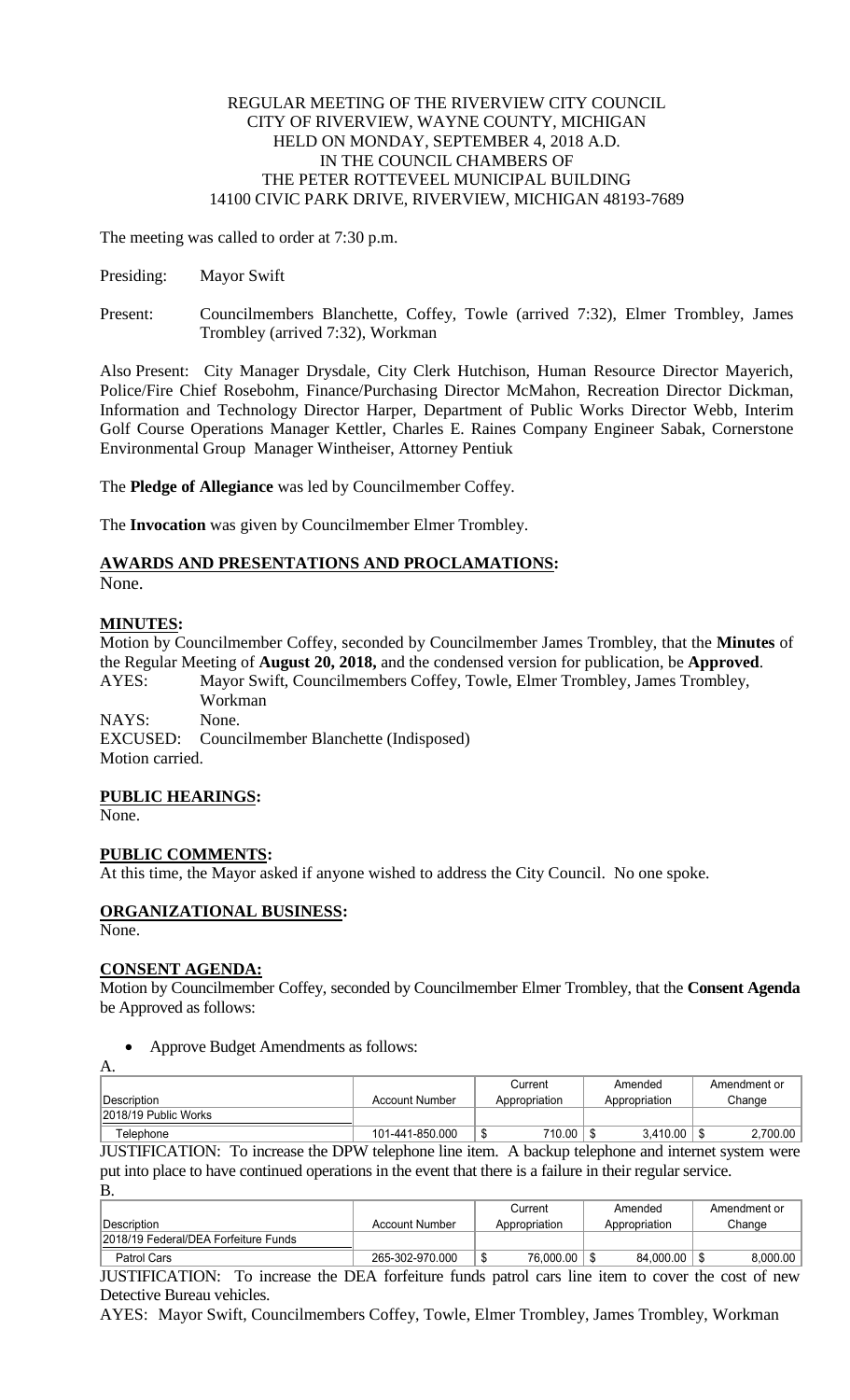NAYS: None. EXCUSED: Councilmember Blanchette (Indisposed) Motion carried.

#### **RESOLUTIONS:**

None.

#### **ADMINISTRATION:**

Motion by Councilmember Coffey, seconded by Councilmember James Trombley, that the **Cooperative Bid Purchase** of three (3) **2018 Ford Escape Vehicles** from **Gorno Ford**, appropriated from the Drug Law Enforcement Fund Account, in the Amount of \$**18,700.00** per vehicle for a total cost of **\$56,100.00** be Approved.

Carried unanimously.

Motion by Councilmember Workman, seconded by Councilmember Coffey, that **Waiver** and **Release Pursuant** to **Transfer** of the **Downriver Sewage Disposal System** ("DSDS") to the **Downriver Utility Wastewater Authority** ("DUWA") be Approved.

Carried unanimously.

## **ORDINANCES**:

Motion by Councilmember Blanchette, seconded by Councilmember Coffey, that the City Clerk be Authorized to give the **Second** Reading, by title only, of Proposed **Ordinance** No**. 705** – to Amend Traffic Control Order **Number 346.**

Carried unanimously.

PROPOSED ORDINANCE NO. 705

AN ORDINANCE TO AMEND THE CODE OF ORDINANCES OF THE CITY OF RIVERVIEW TO AMEND SECTION 66-3 TO AMEND TRAFFIC CONTROL ORDER NUMBER 346

## THE CITY OF RIVERVIEW ORDAINS:

ARTICLE I. Section 66-3 is hereby amended to include amended Traffic Control Order Number 346 to hereafter read as follows:

Section 66-3. Traffic-control orders. All traffic-control devices and signs over which the City of Riverview retains jurisdiction, as listed in traffic-control orders through Traffic-Control Order Number 346, as filed with the City Clerk, are hereby adopted, approved and codified in conformance with Section 2.53 of the Uniform Traffic Code. This codification is made pursuant to MCL 117.5b, MSA 5.2084(2).

ARTICLE II. Penalty: A person violating this ordinance shall be punished in accordance with Section 1-8 of the Code of Ordinances of the City of Riverview, unless a different penalty is expressly provided in this ordinance.

ARTICLE III. Severability: Should any word, sentence, phrase or any portion of this Ordinance be held in a manner invalid by any Court of competent jurisdiction or by any agency having authority to do so for any reason whatsoever, such holding shall be construed and limited to such word, sentence, phrase or any portion of the Ordinance held to be invalid and shall not be construed as affecting the validity of any remaining words, sentences, phrases or portions of the Ordinance.

ARTICLE IV. Conflicting Ordinances: All prior existing ordinances adopted by the City of Riverview inconsistent or in conflict with the provisions of this Ordinance are, to the extent of such conflict or inconsistency, hereby expressly repealed.

ARTICLE V. Reading and Publication: This Ordinance shall be given a first reading on August 20, 2018, shall be given a second reading on September 4, 2018, shall be adopted on September 4, 2018, and shall be published and become effective upon publication. The Clerk shall publish a summary of this Ordinance and include in the publication notice that a true copy of the Ordinance can be inspected or obtained at the Clerk's office.

ADOPTED, APPROVED AND PASSED by the City Council of the City of Riverview this 4th, day of September, 2018.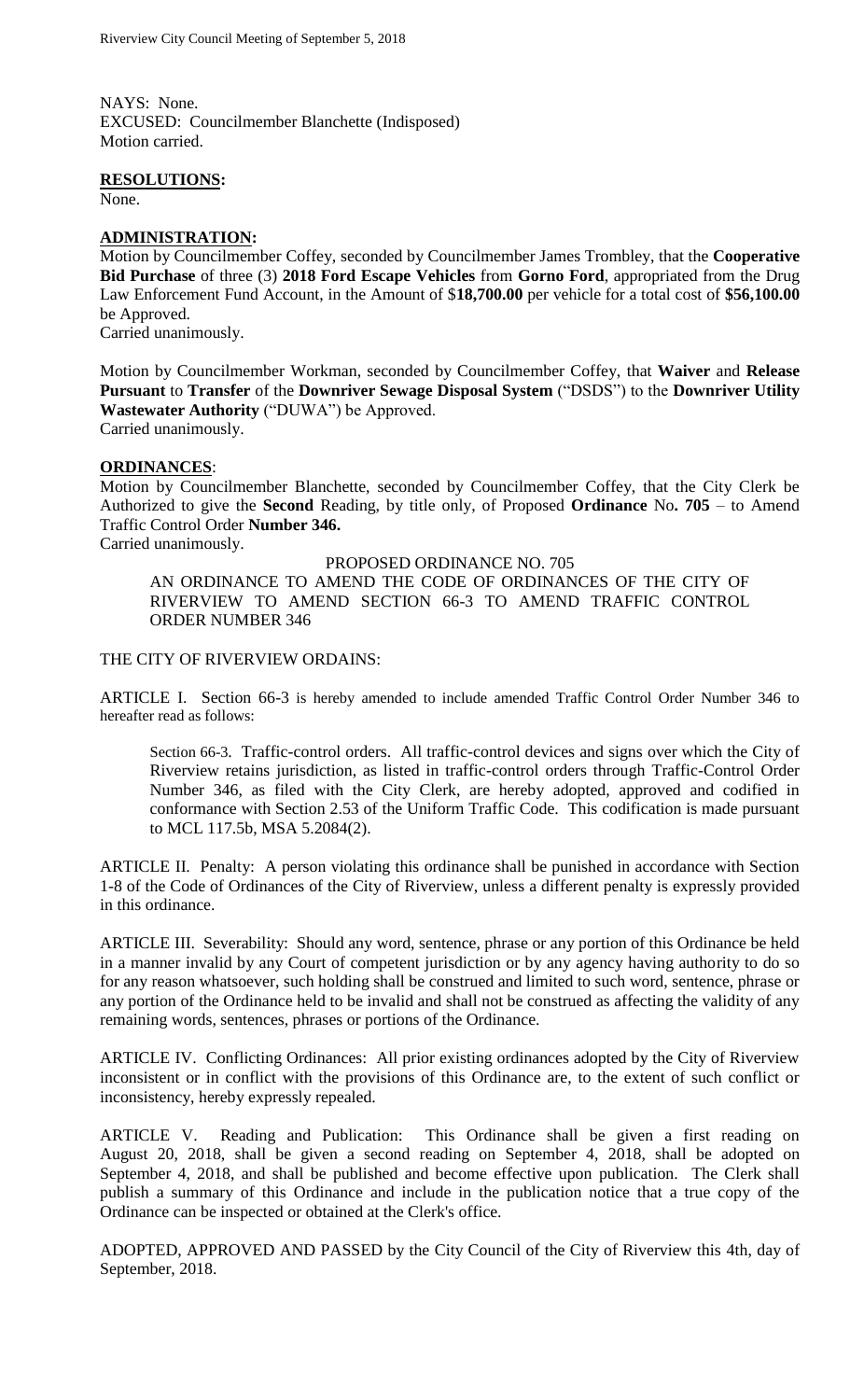I, Cynthia M. Hutchison, duly authorized City Clerk of the City of Riverview, do hereby certify the above is a true copy of an ordinance adopted by the Riverview City Council at the regular meeting of September 4, 2018.

 $(S E A L)$ 

Cynthia M. Hutchison, City Clerk

\_\_\_\_\_\_\_\_\_\_\_\_\_\_\_\_\_\_\_\_\_\_\_\_\_\_\_\_\_\_\_\_\_\_

Motion by Councilmember James Trombley, seconded by Councilmember Coffey, that Proposed Ordinance No. 705 be Adopted. Carried unanimously.

Motion by Councilmember Elmer Trombley, seconded by Councilmember Coffey, that the City Clerk be Authorized to give the Second Reading, by title only, of Proposed **Ordinance** No. **706,** to Amend the Code of Ordinances for the City of Riverview by the **Addition** of **Section 22-273** of Article VII, "Noise" in Chapter 22, "Environment," to **Prohibit Unreasonable Noise Within the City**. Carried unanimously.

#### PROPOSED ORDINANCE NO. 706

AN ORDINANCE TO AMEND THE CODE OF ORDINANCES FOR THE CITY OF RIVERVIEW BY THE ADDITION OF SECTION 22-273 OF ARTICLE VII, "NOISE" IN CHAPTER 22, "ENVIRONMENT," TO PROHIBIT UNREASONABLE NOISE WITHIN THE CITY

## THE CITY OF RIVERVIEW ORDAINS:

ARTICLE 1: AMENDMENT: That Section 22-273, "Unreasonable noise prohibited,"is hereby repealed and re-adopted to hereafter read as follows:

Sec. 22-273. - Unreasonable noise prohibited.

The creation of any unreasonably loud, disturbing, or unnecessary noise in this city is hereby prohibited. Noises such as shouting, singing or whistling, or noises accompanying loud, boisterous, or vulgar conduct, or noises produced by playing or operating a musical instrument, radio, television, stereo, disc, tape, sound system, or any other instruments or devices, whether amplified or otherwise, at a time, place or manner so as to unreasonably annoy or disturb the quiet, comfort, or repose of any person in the vicinity, are hereby prohibited.

ARTICLE Il. Penalty: A person violating this ordinance shall be responsible for a municipal civil infraction which carries a civil fine in the amount of \$50.00.

ARTICLE Ill. Severability: Should any word, sentence, phrase or any portion of this Ordinance be held in a manner invalid by any Court of competent jurisdiction or by any agency having authority to do so for any reason whatsoever, such holding shall be construed and limited to such word, sentence, phrase or any portion of the Ordinance held to be invalid and shall not be construed as affecting the validity of any remaining words, sentence, phrases or portions of the Ordinance.

ARTICLE IV. Conflicting Ordinances: All prior existing ordinances adopted by the City of Riverview inconsistent or in conflict with the provisions of this Ordinance are, to the extent of such conflict or inconsistency, hereby expressly repealed.

ARTICLE V. Reading and Publication: This Ordinance shall be given a first reading on August 20, 2018, shall be given a second reading on September 4, 2018, shall be adopted on September 4, 2018, and shall be published and become effective upon publication. The Clerk shall publish a summary of this Ordinance and include in the publication notice that a true copy of the Ordinance can be inspected or obtained at the Clerk's office.

ADOPTED, APPROVED AND PASSED by the City Council of the City of Riverview this 4th, day of September, 2018.